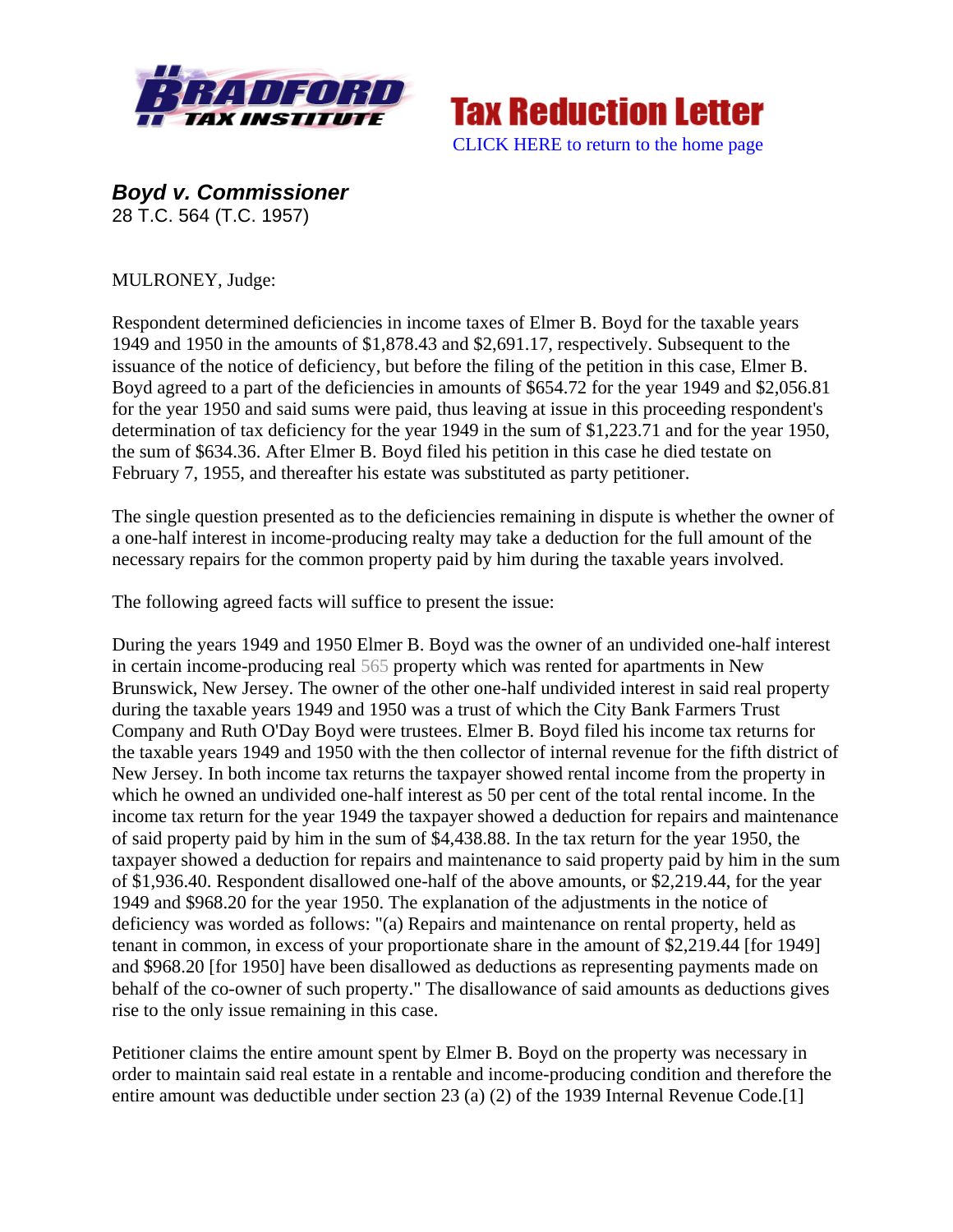Respondent contends that inasmuch as Elmer B. Boyd was the owner of only a one-half undivided interest in the property he is restricted to the deduction of one-half of the amount expended for repairs. It is admitted the repairs were necessary.

It is a fundamental rule of property law that co-owners share necessary expenses of the repair of the common property in proportion to their ownership. A tenant in common, who makes necessary repairs on the common property, is entitled to reimbursement from other co-tenants. Restatement, Restitution sec. 105. Lach v. Weber, 566 123 N. J. 303, 197 Atl. 417. The owner of an undivided one-half interest in realty who pays for necessary repairs to the realty, is entitled to reimbursement for one-half thereof. It follows that one-half of the repair bill is not the "ordinary and necessary expenses" of the co-tenant who paid the entire bill. In Levy v. Commissioner, 212 F. 2d 552, affirming Memorandum Opinion of this Court, it is said (at p. 554):

It is well settled that expenses for which there exists a right of reimbursement are not ordinary and necessary business expenses within the meaning of Section 23 (a) (1) of the Internal Revenue Code \* \* \*. Glendinning, McLeish & Co. v. Commissioner, 2 Cir., 61 F. 2d 950; All Russian Textile Syndicate v. Commissioner, 2 Cir., 62 F. 2d 614; Universal Oil Products v. Campbell, 7 Cir., 181 F. 2d 451.

Obviously the phrase "ordinary and necessary expenses," as used in section 23 (a) (2), is to have the same meaning as has been given to the same phrase in section 23 (a) (1). Trust of Bingham v. Commissioner, 325 U. S. 365. Under either section the permitted deduction is for expenses and the expenses must be both ordinary and necessary. There might be doubt that the expense, in excess of one-half, when paid by the owner of a one-half interest would be "ordinary" — on the theory that it is like paying the obligation of another. See Welch v. Helvering, 290 U. S. 111.

The deduction under section 23 (a) (2) as here applicable is for "expenses paid  $***$  during the taxable year for the \* \* \* maintenance of property held for the production of income." This obviously means for the production of the taxpayer's income. In Frederic A. Seidler, 18 T. C. 256, 260, we held the above statute "contemplates situations where the property is so held for the production of income for the taxpayer himself." Here the taxpayer reported rental income as 50 per cent of the total. There must be a connection between the property interests upon which the division of the entire rental income is based and the amount of deductible expenses by the owners of the property interests. In Trust of Bingham v. Commissioner, supra, it is held (at p. 370):

The requirement of § 23 (a) (2) that deductible expenses be "ordinary and necessary" implies that they must be reasonable in amount and must bear a reasonable and proximate relation to the management of property held for the production of income. \*\*\*

Each co-tenant owned separate property interests in the common property that produced separate income to each, and the separate expenses that are deductible by each is that portion of the entire expense which each separate interest bears to the whole, and no more.

Petitioner makes much of the fact that there was no agreement between the co-tenants for reimbursement. The fact is immaterial. 567 The point is the right to reimbursement existed and we do not understand petitioner to argue it did not — and it is of no consequence whether the right to reimbursement arose by contract or a legal relationship as to the common property.